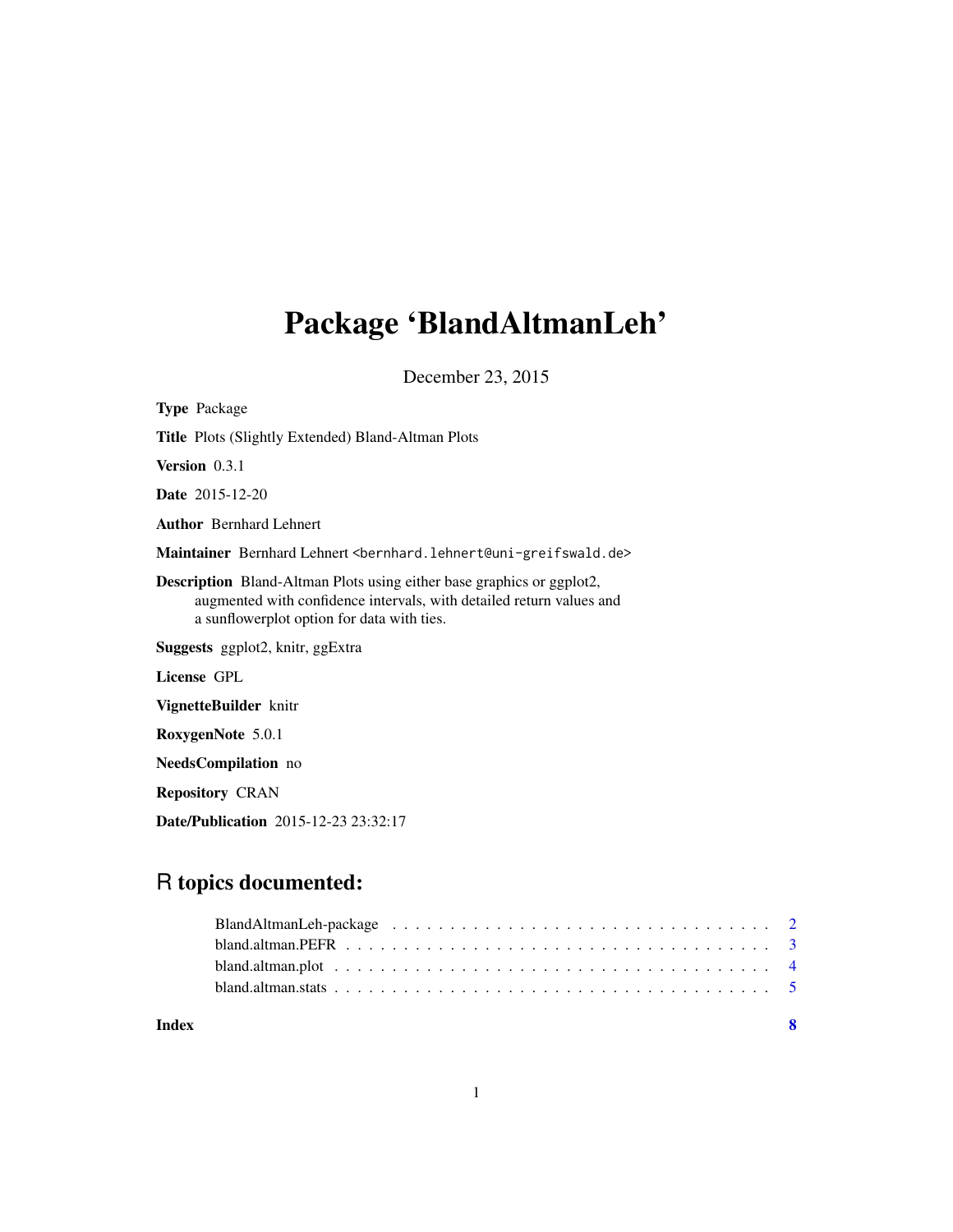<span id="page-1-0"></span>BlandAltmanLeh-package

*(Slightly extended) Bland-Altman plots BlandAltmanLeh*

#### Description

Bland-Altman Plots for assessing agreement between two methods of clinical measurement and returning associated statistics. Plots are optionally extended by confidence intervals as described in "J. Martin Bland, Douglas G. Altman (1986): Statistical Methods For Assessing Agreement Between Two Methods Of Clinical Measurement" but not included in the graphics of that publication. Either base graphics or ggplot2 can be used.

### Details

| Package: | BlandAltmanLeh |
|----------|----------------|
| Type:    | Package        |
| Version: | 0.3.1          |
| Date:    | 2015-12-23     |
| License: | <b>GPL</b>     |

Bland Altman plots are a diagnostic tool for assessing the agreement between two methods of measurement or assessing retest reliability from two measurements. This package offers plots in base and ggplot2 graphics as well as detailed descriptive statistics, thus supporting the construction of individual plots based on Bland Altman plots. Bland and Altman describe a way for constructing confidence intervals. This package computes these confidence intervals and includes them into the plots. It also invents the Sunflower-Bland-Altman plot for data with ties.

#### Author(s)

Bernhard Lehnert

Maintainer: Bernhard K. Lehnert <bernhard.lehnert@uni-greifswald.de>

#### References

Bland JM, Altman DG, Statistical Methods For Assessing Agreement Between Two Methods Of Clinical Measurement, Lancet, 1986; 307-310.

Altman DG, Bland JM, Measurement in medicine: the analysis of method comparison studies, The Statistician 1983; 32, 307-317.

Vaz S et al., The Case for Using the Repeatability Coeffcient When Calculating Test-Retest Reliability, PLOS ONE, Sept. 2013, Vol 8, Issue 9.

#### See Also

[bland.altman.plot](#page-3-1)[,bland.altman.stats](#page-4-1)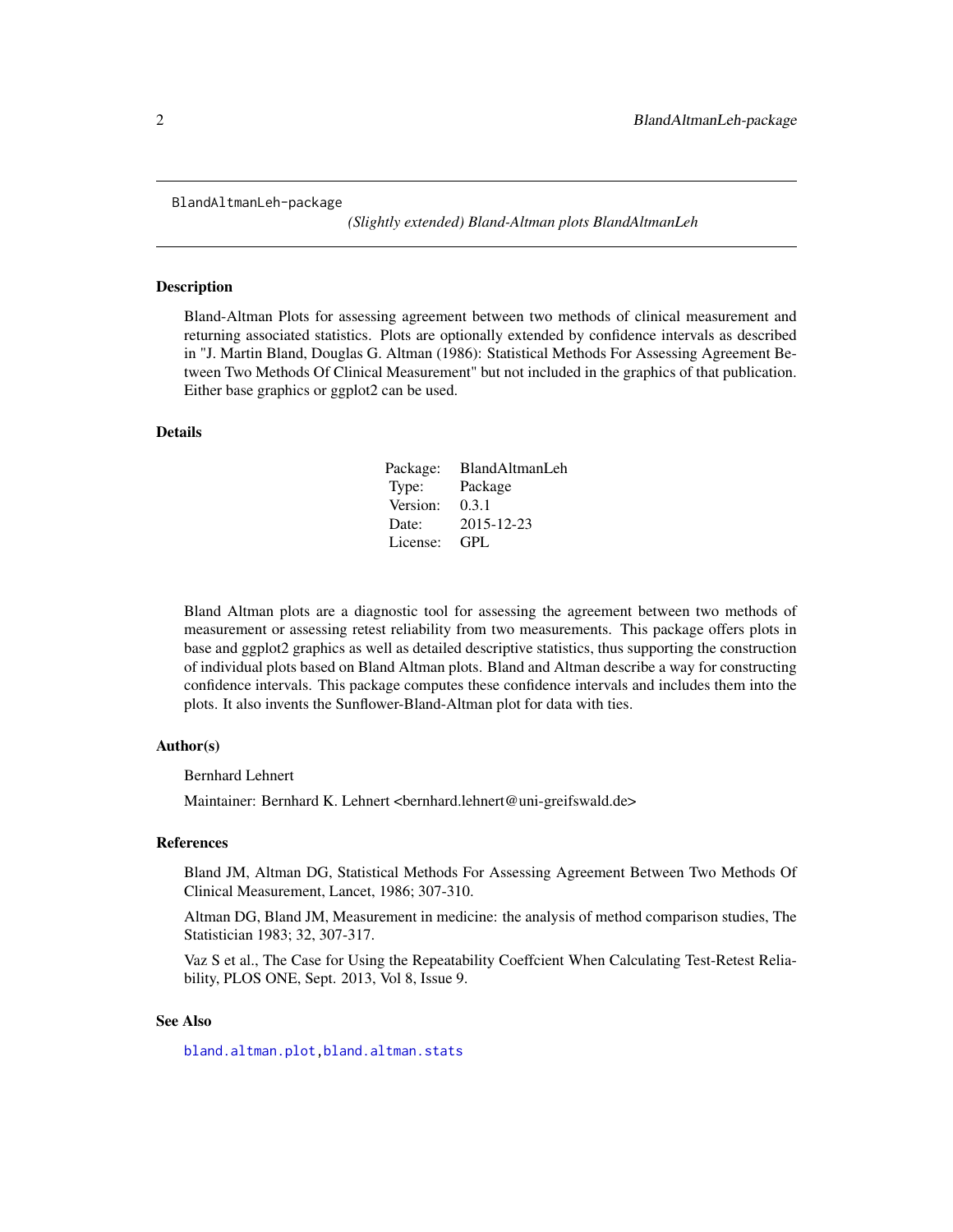# <span id="page-2-0"></span>bland.altman.PEFR 3

#### Examples

```
# simple basic Bland Altman plot
a \le - rnorm(40, 30, 10)b \le -1.01 \times a + \text{rnorm}(40)bland.altman.plot(a,b, xlab="mean", ylab="difference")
# to get all the data for further analysis
bland.altman.plot(a,b, xlab="mean", ylab="difference", silent=FALSE)
# to include confidence intervals into the plot
bland.altman.plot(a,b, xlab="mean", ylab="difference", conf.int=.95)
# to plot in ggplot2
bland.altman.plot(a,b, graph.sys="ggplot2")
# to mark ties in a Sunflower-Bland-Altman plot
a <- sample(1:5, 40, replace=TRUE)
b \leftarrow \text{rep}(c(1, 2, 3, 3, 5, 5, 5, 5), 5)bland.altman.plot(a, b, sunflower=TRUE)
```
bland.altman.PEFR *PEFR Data from Bland JM and Altman DG 1986*

# Description

Peak expiratory flow data from 17 members of Bland's family, taken with two different instruments, each twice. This data is for explanatory use only. Columns 1 and 2 were measured with the "Wright" peak flow meter, columns 3 and 4 with the "Mini Wright" peak flow meter. These are the data behind fig. 1, fig. 2 and fig. 6 of the original paper and these can be easily reconstructed

# Usage

bland.altman.PEFR

#### Format

An object of class data. frame with 17 rows and 4 columns.

#### Examples

```
# this is what fig. 1. would have looked like in R:
x <- bland.altman.PEFR[["bigger.first"]]
y <- bland.altman.PEFR[["smaller.first"]]
plot(x,y, xlab="PEFR by large meter",ylab="PEFR by mini meter",
     xlim=c(0,800), ylim=c(0,800))
abline(0,1)
```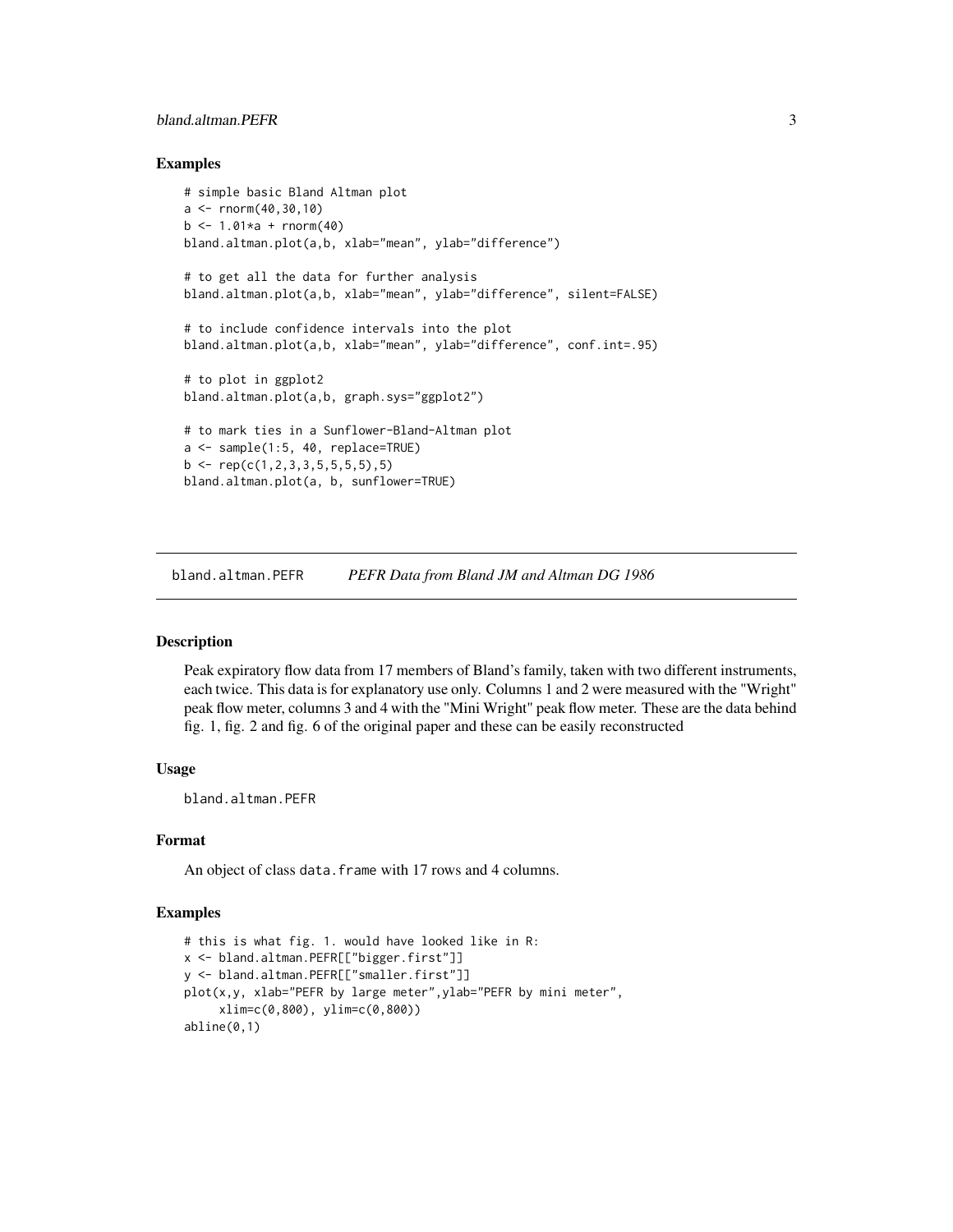<span id="page-3-1"></span><span id="page-3-0"></span>bland.altman.plot *Produce Bland-Altman Plot Bland-AltmanPlots for assessing agreement between two measuring methods or repeatability (test-retest agreement) of measurements. Using either base graphics or ggplot2.*

### Description

Produce Bland-Altman Plot

Bland-AltmanPlots for assessing agreement between two measuring methods or repeatability (testretest agreement) of measurements. Using either base graphics or ggplot2.

# Usage

```
bland.altman.plot(group1, group2, two = 1.96, mode = 1,
 graph.sys = "base", conf.int = 0, silent = TRUE, sunflower = FALSE,
 geom\_count = FALSE, ...)
```
#### Arguments

| group1     | Measurements with first method or first measurement                                                                                                                                                                                   |
|------------|---------------------------------------------------------------------------------------------------------------------------------------------------------------------------------------------------------------------------------------|
| group2     | Measurements with second method or second measurement                                                                                                                                                                                 |
| two        | Lines are drawn "two" standard deviations from mean differences. This defaults<br>to 1.96 for proper 95 percent confidence interval estimation but can be set to 2.0<br>for better agreement with e. g. the Bland Altman publication. |
| mode       | if 1 then difference group1 minus group2 is used, if 2 then group2 minus group1<br>is used. Defaults to 1.                                                                                                                            |
| graph.sys  | Graphing system within R. This defaults to "base" but can be one out of c ("base", "ggplot2"),<br>providing ggplot2 is installed.                                                                                                     |
| conf.int   | Defaults to 0 which draws the usual Bland Altman plot which contains no confi-<br>dence intervalls. Change to .95 for 95 percent confidence intervalls to be drawn.                                                                   |
| silent     | logical. If graph.sys=="base" and silent==TRUE then no return value. If graph.sys=="base"<br>and silent==FALSE then returns statistics.                                                                                               |
| sunflower  | logical. If TRUE, the plot will be based on a sunflower plot and ties will be<br>marked accordingly. Try with data with ties. Works only with graph.sys=="base".                                                                      |
| geom_count | logical. If TRUE, the dots will get larger the more frequent given pair is. Use in<br>presence of ties. Works only with graph.sys=="ggplot2" version >=2.0.0.                                                                         |
| $\cdots$   | passed on to graphics functions if graph.sys=="base"                                                                                                                                                                                  |
|            |                                                                                                                                                                                                                                       |

#### Value

Depends on graphic system chosen. In case of "base" depending on whether silent==TRUE. If silent==TRUE then no returns. If silent==FALSE than returns list of statistics as returned by bland.altman.stats(). In case the graphics system is "ggplot2" than the graphic object is returned so that it can be printed or altered.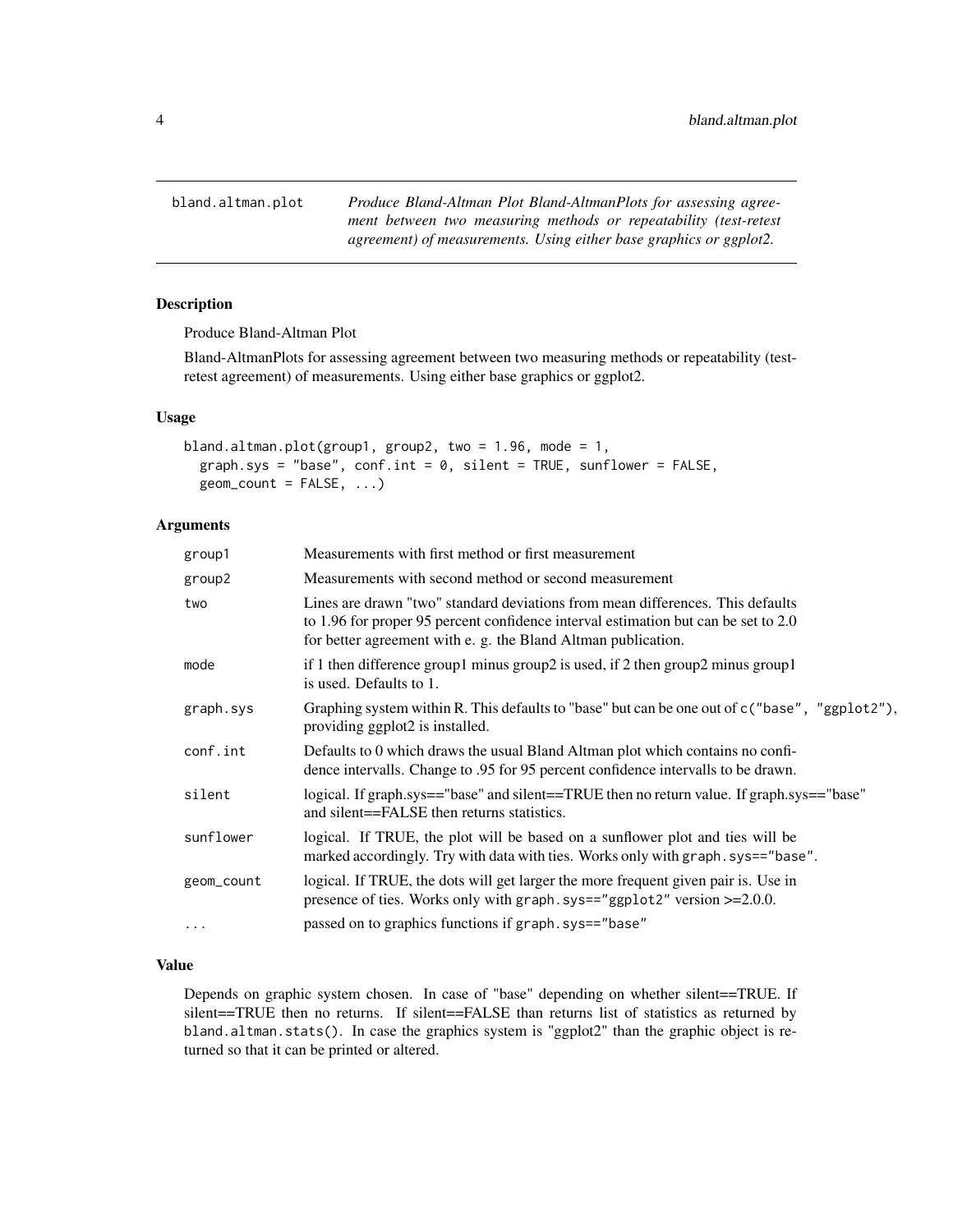#### <span id="page-4-0"></span>Author(s)

Bernhard Lehnert <bernhard.lehnert@uni-greifswald.de>

# See Also

[bland.altman.stats](#page-4-1)

#### Examples

```
bland.altman.plot(rnorm(20), rnorm(20), xlab="mean measurement",
                  ylab="differences", main="Example plot")
bland.altman.plot(rnorm(20), 2+.8*rnorm(20), xlab="mean measurement",
                  ylab="differences", conf.int=.95)
bland.altman.plot(rnorm(200), 2+.8*rnorm(200), xlab="mean measurement",
                  ylab="differences", conf.int=.95)
# this is what fig.2 in Bland&Altman1986 would have looked like
PEFR1 <- bland.altman.PEFR[,1]
PEFR2 <- bland.altman.PEFR[,3]
bland.altman.plot(PEFR1, PEFR2, silent=TRUE, xlim=c(0,800),
                  xlab="Average PEFR by two meters",
                  ylab="Difference in PEFR (large-mini)")
# and this is the same but with additional 95 percent CIs
data(bland.altman.PEFR)
bland.altman.plot(PEFR1, PEFR2, silent=TRUE, conf.int=.95, xlim=c(0,800))
# an example with many ties and the 'sunflower'-option
a \leftarrow \text{rep}(c(1,1,2,2,2,2,2,2,2,2,3,3,3,3,3,3,3,4,4,4,5,6,6), 2)b \leftarrow \text{rep}(c(1,1,1,2,2,2,3,1,4,2,5,3,3,3,3,3),3)bland.altman.plot(a,b,sunflower=TRUE, xlab="Mean",ylab="Difference",
                  main="discrete values lead to ties")
library(ggplot2)
a <- bland.altman.plot(rnorm(20), rnorm(20), graph.sys="ggplot2", conf.int=.9)
print(a + xlab("you can change this later") + ggtitle("Title goes here"))
```
<span id="page-4-1"></span>bland.altman.stats *Calculate statistics for Bland-Altman-Plot*

#### Description

Does the computation for Bland Altman plots. This will usually be called from graphic functions like bland.altman.plot but will be usefull for customized plot (see examples for color coded BA plot). Offers symmetric confidence intervalls for bias and upper and lower limits.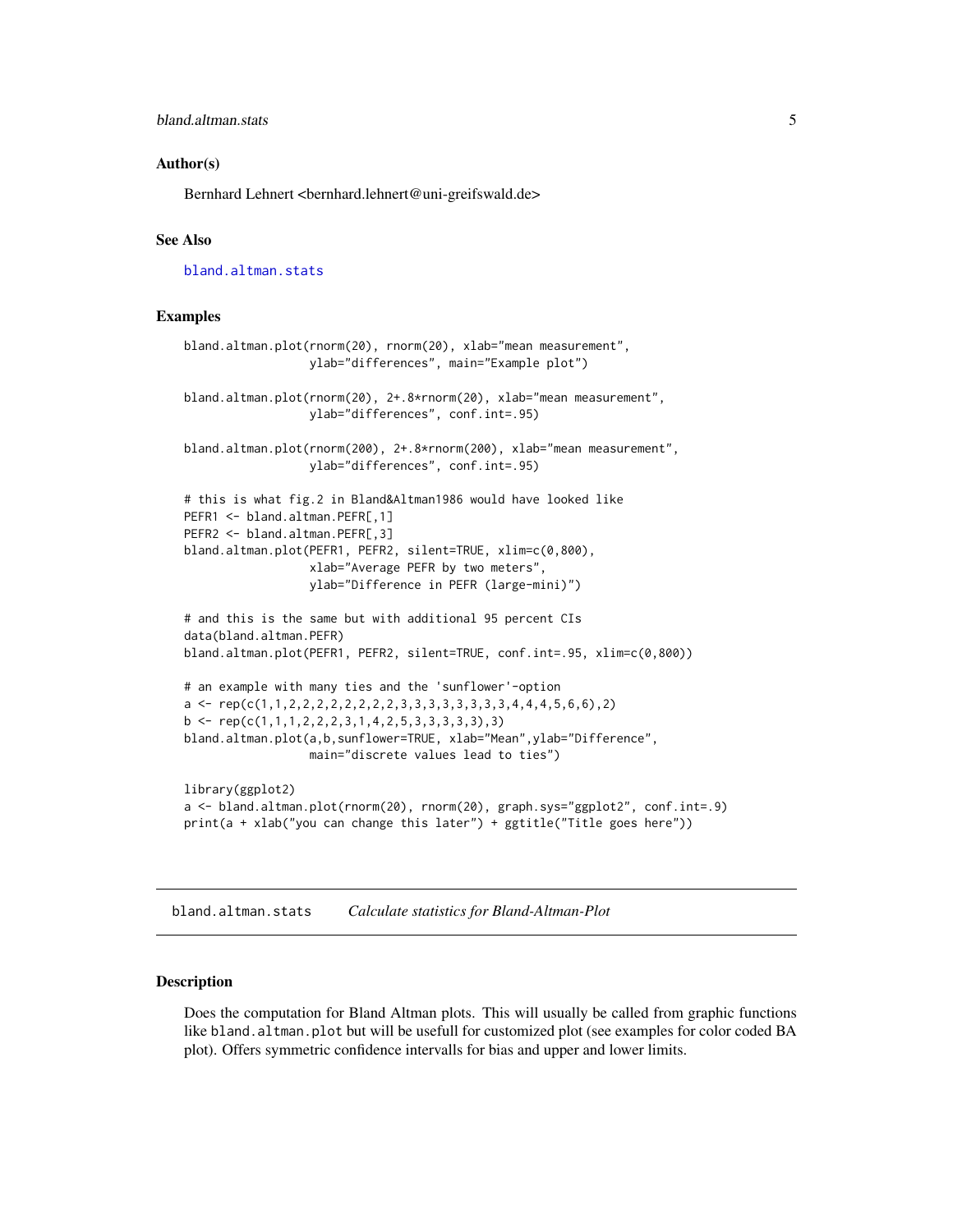#### <span id="page-5-0"></span>Usage

bland.altman.stats(group1, group2, two =  $1.96$ , mode =  $1$ , conf.int = 0.95)

#### **Arguments**

| group1   | vector of numerics to be compared to group2                                                                                                                                                       |
|----------|---------------------------------------------------------------------------------------------------------------------------------------------------------------------------------------------------|
| group2   | vector of numerics to be compared to group 1                                                                                                                                                      |
| two      | numeric defines how many standard deviations from mean are to be computed,<br>defaults to 1.96 as this gives proper 95 percent CI. However, in the original<br>publication a factor of 2 is used. |
| mode     | if 1 then difference group1 minus group2 is used, if 2 then group2 minus group1<br>is used. Defaults to 1.                                                                                        |
| conf.int | usefull                                                                                                                                                                                           |

# Value

means vector of means, i. e. data for the x axis

diffs vector of differences, i. e. data for the y axis

groups data.frame containing pairwise complete cases of group1 and group2. NAs are removed.

based.on count of pairwise complete cases in groups

lower.limit lower limit for BA plot

mean.diffs mean of differences, also called 'bias'

upper.limit upper limit for BA plot

lines vector containing y values where to draw horizontal lines, i. e. mean of differences minus "two" standard deviations, mean of differences and mean of differences plus "two" standard deviations (i. e. c(lower.limit, mean.diffs, upper.limit). This is convenient for printing.

CI.lines vector of confidence intervalls for the values of lines (based on the assumption of normal distribution of differences diffs).

two the argument 'two'

critical.diff critical difference, i. e. 'two' times standard deviation of differences, equals half the difference of lower.limit and upper.limit

#### Author(s)

Bernhard Lehnert <bernhard.lehnert@uni-greifswald.de>

# See Also

[bland.altman.plot](#page-3-1)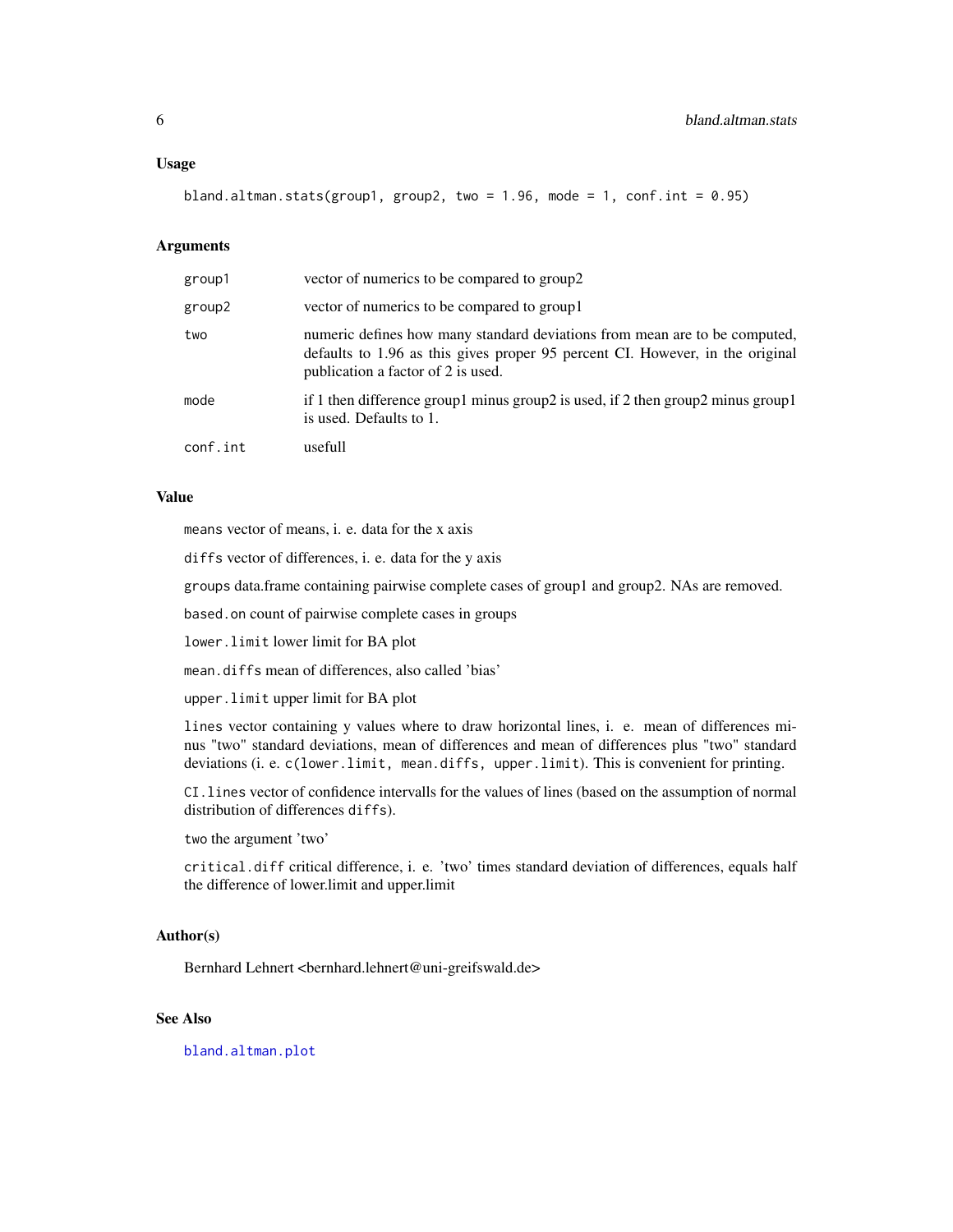# bland.altman.stats 7

# Examples

```
# simple calculation of stats:
a \leftarrow \text{norm}(20)b \leftarrow jitter(a)
print(bland.altman.stats(a, b))
print(bland.altman.stats(a, b)$critical.diff)
# drawing Bland-Altman-Plot with color coding sex:
example.data \leq data.frame(sex = gl(2,6,1abels=c("f", "m")),
                  ml = c(16, 10, 14, 18, 16, 15, 18, 19, 14, 11, 11, 17),
                  m2 = c(18, 9, 15, 19, 19, 13, 19, 20, 14, 11, 13, 17))ba <- bland.altman.stats(example.data$m1, example.data$m2)
plot(ba$means, ba$diffs, col=example.data$sex, ylim=c(-4,4))
abline(h=ba$lines, lty=2)
# compute 95%-CIs for the bias and upper and lower limits of PEFR data as
# in Bland&Altman 1986
bland.altman.stats(bland.altman.PEFR[,1],bland.altman.PEFR[,3])$CI.lines
```
# apparently wrong results? CAVE: Bland&Altman are using two=2, thus

bland.altman.stats(bland.altman.PEFR[,1],bland.altman.PEFR[,3], two=2)\$CI.lines